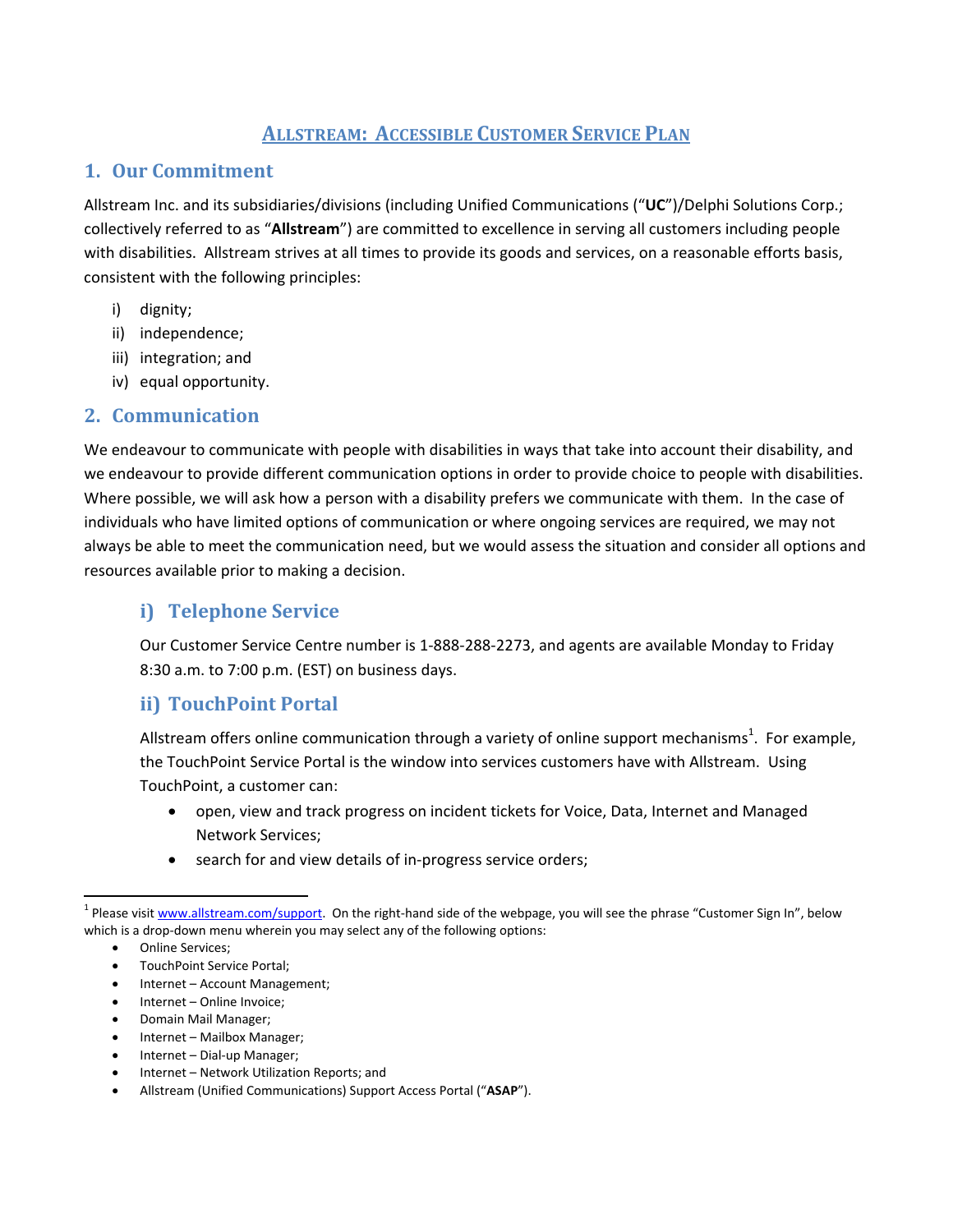- submit and track inquiries regarding billing disputes related to service activation, outstanding balances, service cancellations, payments and more; and
- access network performance management reports for Internet Access, Wavelength and MPLS services.

Customers may ensure that they are getting the most value possible from Allstream services. The TeleManager® bill presentment and analysis tool makes it easy to review and pay invoices, understand telecommunications costs and plan for expansion of business.

#### TouchPoint:

- assists with identifying network congestion;
- enables fine-tuning of our network;
- assists in the implementation and troubleshooting of voice and video applications;
- allows for daily and monthly reporting with the ability to generate a real-time report;
- provides a high degree of reporting precision (e.g., six weeks of stored five-minute polls before any averaging takes place); and
- has the ability to export polling data for additional analysis.

To learn more, or to start using online services, customers may contact a Sales Representative or call the Application Support team at 1-866-883-8626 or email application.support@mtsallstream.com.

#### **iii) Email**

Allstream provides a Customer Service Centre mailbox at customerservicecentre@allstream.com. Allstream endeavours to respond to email requests within one to two (1‐2) business days, Monday to Friday 8:30 a.m. to 7:00 p.m. (EST). If emails are sent after hours or on non‐business days, they will be treated as received the next business day.

#### **iv) Billing**

We are committed to providing invoices in a way that meets the needs of all our customers. For this reason, invoices can be provided in the following formats upon request:

- hard copy (summary invoices);
- through the TouchPoint Portal (detailed invoices), excluding Custom Invoicing, IES, UC & Hosting Services;
- through ASAP Portal (UC Services only); and
- the IES portal (online IES invoices only).

Should the above formats not meet a customer's needs, we are committed to communicating with the customer with a disability in a manner that takes into account the customer's disability. A customer may contact us by email at customerservicecentre@allstream.com or by phone at 1‐888‐288‐2273 to discuss options. For Hosting and UC services specifically, customers may call:

- for the UC Customer Service Centre:
	- o Local: 514‐344‐3337;
	- o Toll‐Free: 1‐888‐273‐4764 (with option for service/repairs and sales); and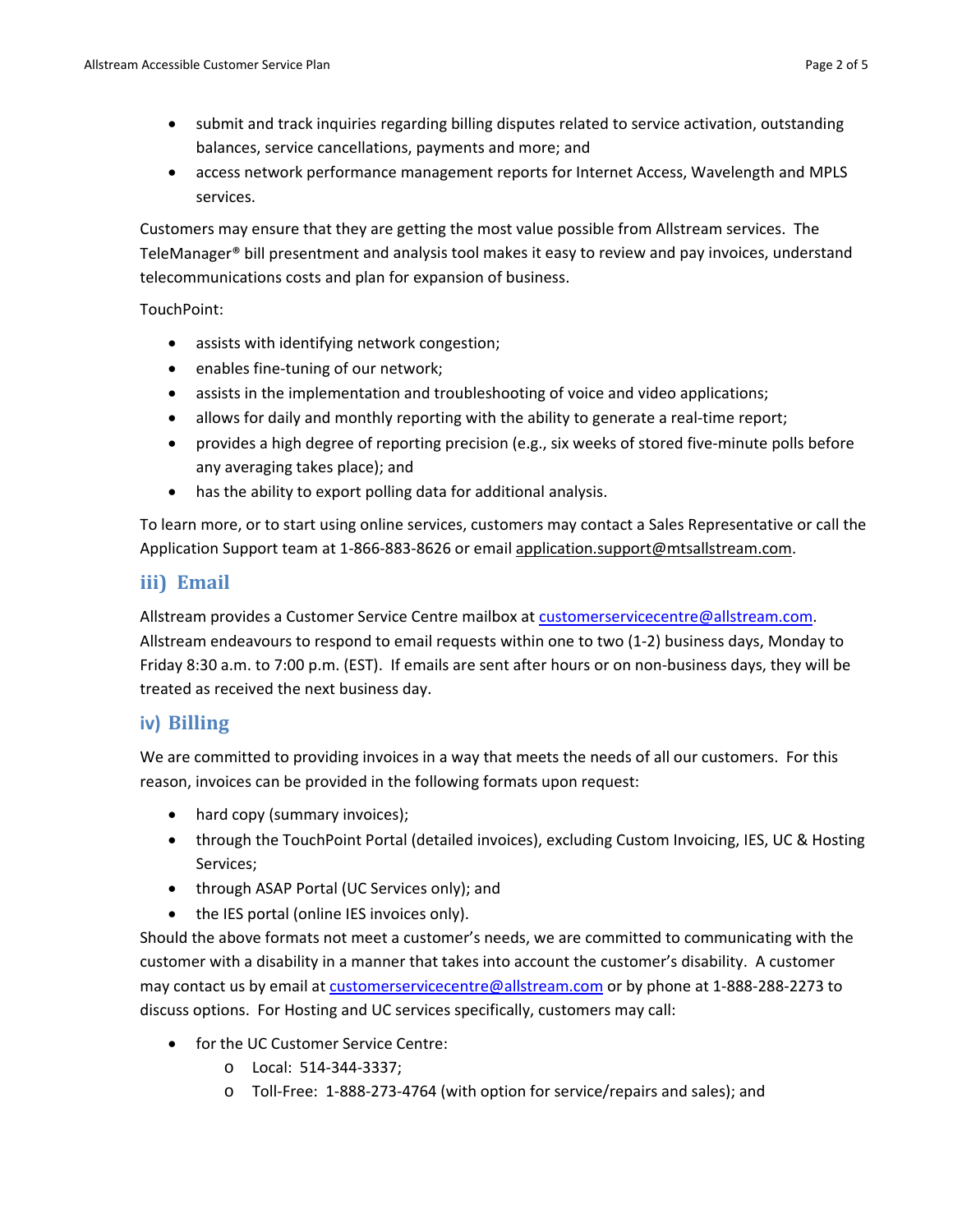• for Hosting/Allstream Customer Service Centre:  $O = 1 - 866 - 883 - 8618$ .

#### **3. Assistive Devices**

We welcome the use of personal assistive devices to access our goods and services. If needed, customers may let us know if and how they need accommodation. We could, for example, provide the assistance of a staff person.

#### **4. Service Animals**

Unless otherwise excluded by law, we welcome people with disabilities and their service animals to our premises that are open on an appointments‐only basis. Should a customer have an appointment and require accommodation, the customer is welcome to let us know. If a service animal is excluded by law, we will explain why the animal is excluded, and we shall ensure that other measures are available to enable the person with a disability to obtain, use or benefit from our goods or services, including seeing what other arrangements can be made. If agreeable to the individual, this might mean offering to serve the person outside or in another location where the animal is permitted.

#### **5. Support Persons**

We welcome people with disabilities and their support person(s) to our premises that are open on an appointments‐only basis. Should a customer have an appointment and require accommodation, the customer is welcome to let us know. Where confidentiality is important because of the kind of information discussed, we may first seek the consent of the person with a disability and require the support person to sign a confidentiality agreement.

On occasion, we may require a person with a disability to be accompanied by a support person when on the premises, but only if a support person is *necessary or essential* to protect the health or safety of the person with a disability or of others on the premises, i.e., the significant risk to health and safety cannot be mitigated or eliminated otherwise. Risk assessment will include consideration of:

- duration of the risk;
- nature and severity of the potential harm;
- the likelihood the potential harm will occur;
- the imminence of the potential harm; and
- the individual's actual characteristics, not generalizations, misperceptions, ignorance or fears about a disability.

## **6. Notice of Temporary Disruption**

In the event of a planned or unexpected disruption to services<sup>2</sup> or facilities (such as elevators, escalators, and accessible washrooms) having a significant impact on people with disabilities, as opposed to impacting all customers<sup>3</sup>, which are used by customers with disabilities, Allstream will notify customers promptly. A clearly

<sup>&</sup>lt;sup>2</sup> E.g., amplification systems, note-taking or TTY services.<br><sup>3</sup> E.g., during a power outage or labour dispute.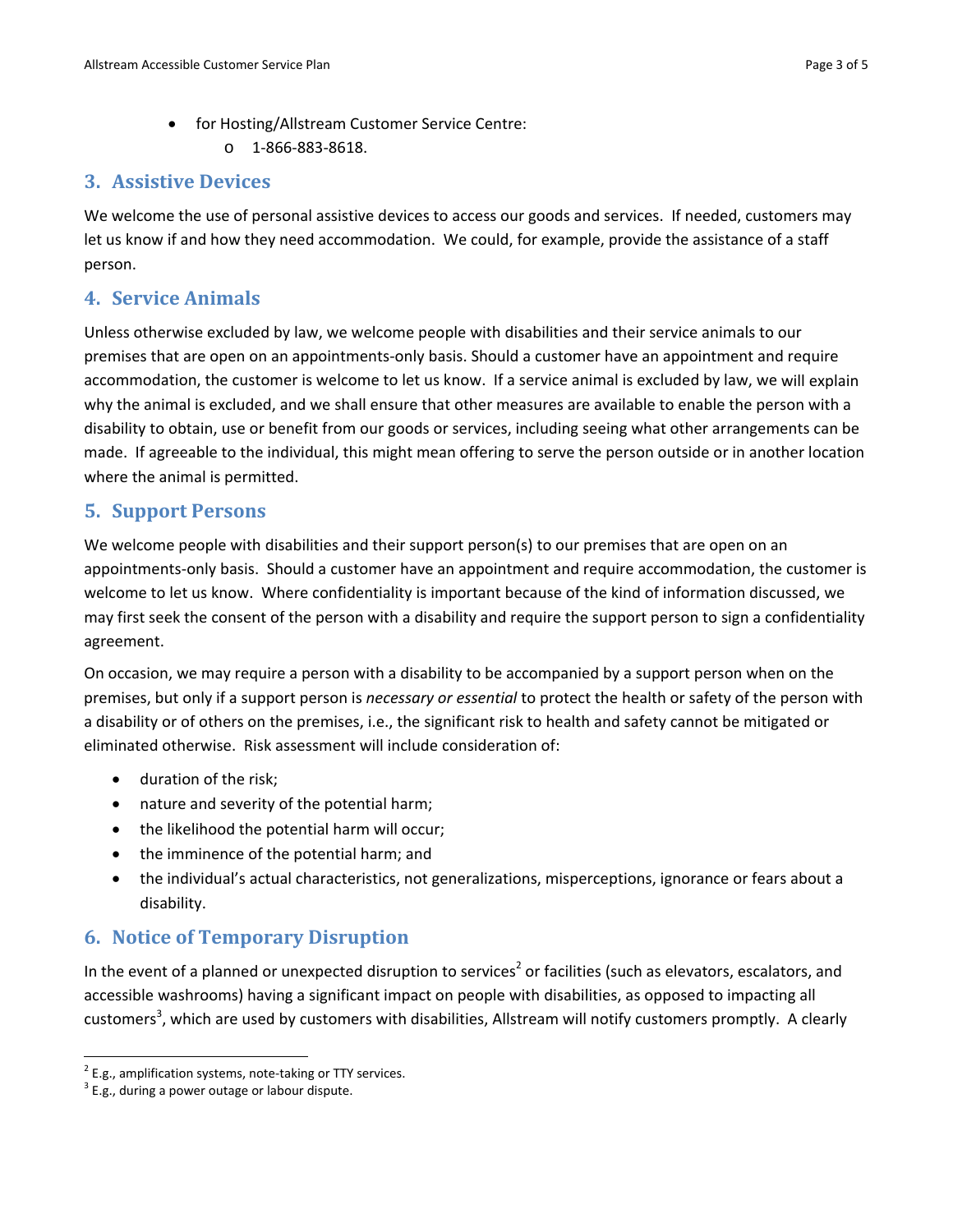posted notice will include information about the reason for the disruption, its anticipated duration, and a description of alternative facilities or services, if available. Notice may be given by posting the information at a conspicuous place by the method that is reasonable in the circumstances (e.g., on the premises or on the website).

The steps to be taken in connection with a temporary disruption are set out as follows:

- (i) a person who deals with the public/customers on behalf of Allstream or a manager becomes aware of a planned or unexpected disruption having a significant impact on people with disabilities, as opposed to impacting all customers;
- (ii) the above individual notifies the Allstream Disability Management Specialist;
- (iii) the Allstream Disability Management Specialist ensures that a notice is posted accordingly.

In practice, however, given that Allstream locations are only open to customers on an appointments‐only basis, the ongoing availability of the aforementioned services/facilities is not being disrupted *per se*; customers are not relying upon ongoing availability. In practice then, when making appointments with customers, we will endeavour to advise that accommodation is available if needed, take the necessary measures, and advise if the aforementioned services/facilities will not be available.

#### **7. Feedback Process**

This Feedback Process is available to the public online at www.allstream.com, and a copy shall be given to any person upon request.

Allstream is committed to exceeding customer expectations. Comments on our services regarding how well those expectations are being met are welcome and appreciated.

Customers who wish to provide feedback on the way Allstream provides goods and services to people with disabilities can be made by filling out the feedback form at the end of this Allstream Accessible Customer Service Plan and sending it by:

- (i) email to CustomerAccessibility@allstream.com;
- (ii) fax to 416‐345‐2549; or
- (iii) phone to 416‐640‐5250.

All feedback will be directed to the Allstream Disability Management Specialist.

Complaints will be addressed according to Allstream's complaint management procedures.

#### **8. Documents Available Upon Request**

Documents required under the *Accessibility Standards for Customer Service* are available upon request, and:

- a) we will give the person the document, or information contained therein, in a format that takes into account the person's disability; and
- b) we and the person with a disability may agree upon the format to be used for the document or information.